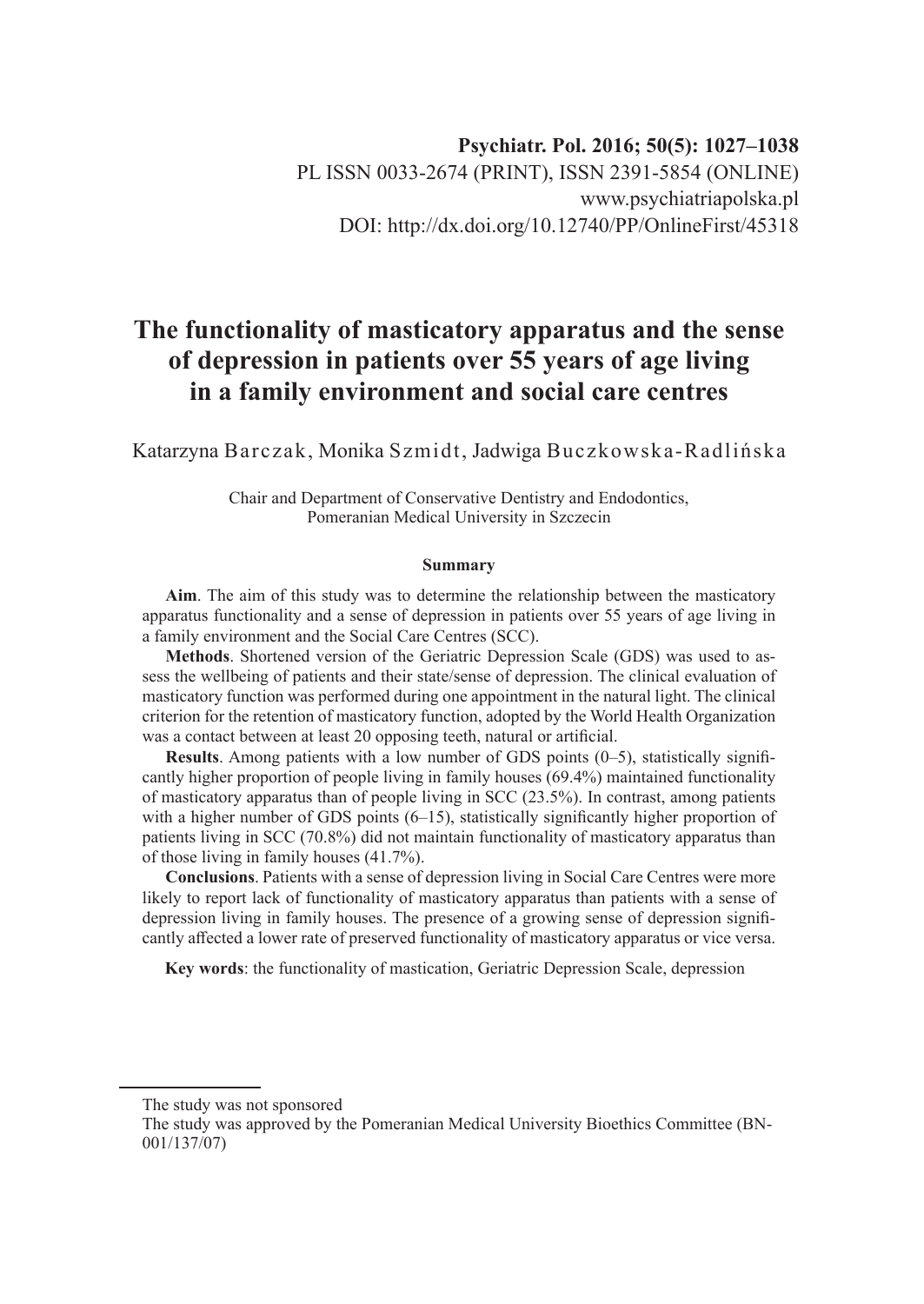#### **Introduction**

Depression is one of the most common, the most important and the least recognized health problems in elderly people [1, 2]. If the treatment is proper, in most cases it is possible to cure the illness. Population studies show that up to 25% of adults report symptoms of depression [1]. Symptoms of depression are three times more common in people over 65 years of age than in the rest of the population [3, 4].

In case of the elderly people, their reactions to the events and circumstances of life associated with aging, diseases and decreased physical fitness are assumed to be the main cause of the majority of depressive disorders. In addition, a change in the social function, property status, health, and social relationships is also influential. Too many changes can be overwhelming and can lead to the development of depression or exacerbate its symptoms. Retirement, bereavement and informal care or living in a social care centre or old age home also has an impact on the psychosocial status of the elderly people.

Depression and mental health problems are often seen as a matter of "secondary importance". However, their effects are not limited only to emotional disorders, but they affect many aspects of patients' life. Depression can exacerbate or modify the course of many diseases, lead to poor compliance with recommendations on medication and make somatic symptoms, related to other chronic diseases, more severe [5]. Depression is sometimes perceived, both by patients and people related to them, as a sign of weakness of character and inability to cope with everyday life. The onset of depression is often insidious and therefore it may be difficult to diagnose [6]. Stress and deterioration of physical condition are the factors accelerating the development of depression in the elderly people [7]. Deterioration of general health is a major cause of impaired performance affecting the ability to perform daily activities unassisted (e.g. walking, proper nutrition, dealing with personal hygiene, unassisted washing and getting dressed) [8].

Reduced activity, mobility and ability to overcome stress occur in elderly people due to the lower reserve of energy. Independent functioning is a critical indicator of health and well-being. Decreased physical condition and weaker neuromuscular coordination adversely affect older people's ability to live independently and significantly affect the risk and the need for institutionalization. It is worth to mention that the life of the elderly people in social care centres is significantly different from the life of their peers living in family houses [9–14].

Undoubtedly, one of the main criteria of relative satisfaction and optimism, characterizing the quality of life is to maintain full health and functioning of masticatory apparatus, which provides social and biological benefits in terms of aesthetics, comfort, chewing ability, taste and speech [15–17]. Dietary habits and foods consumption are important throughout lifetime, but they are of particular importance in the elderly people. Any nutritional deficiencies may lead to increased incidence of various diseases and infections. There is a relationship between mastication ability and physical fitness. Mastication ability affects the degree of physical fitness and quality of daily life [11, 18].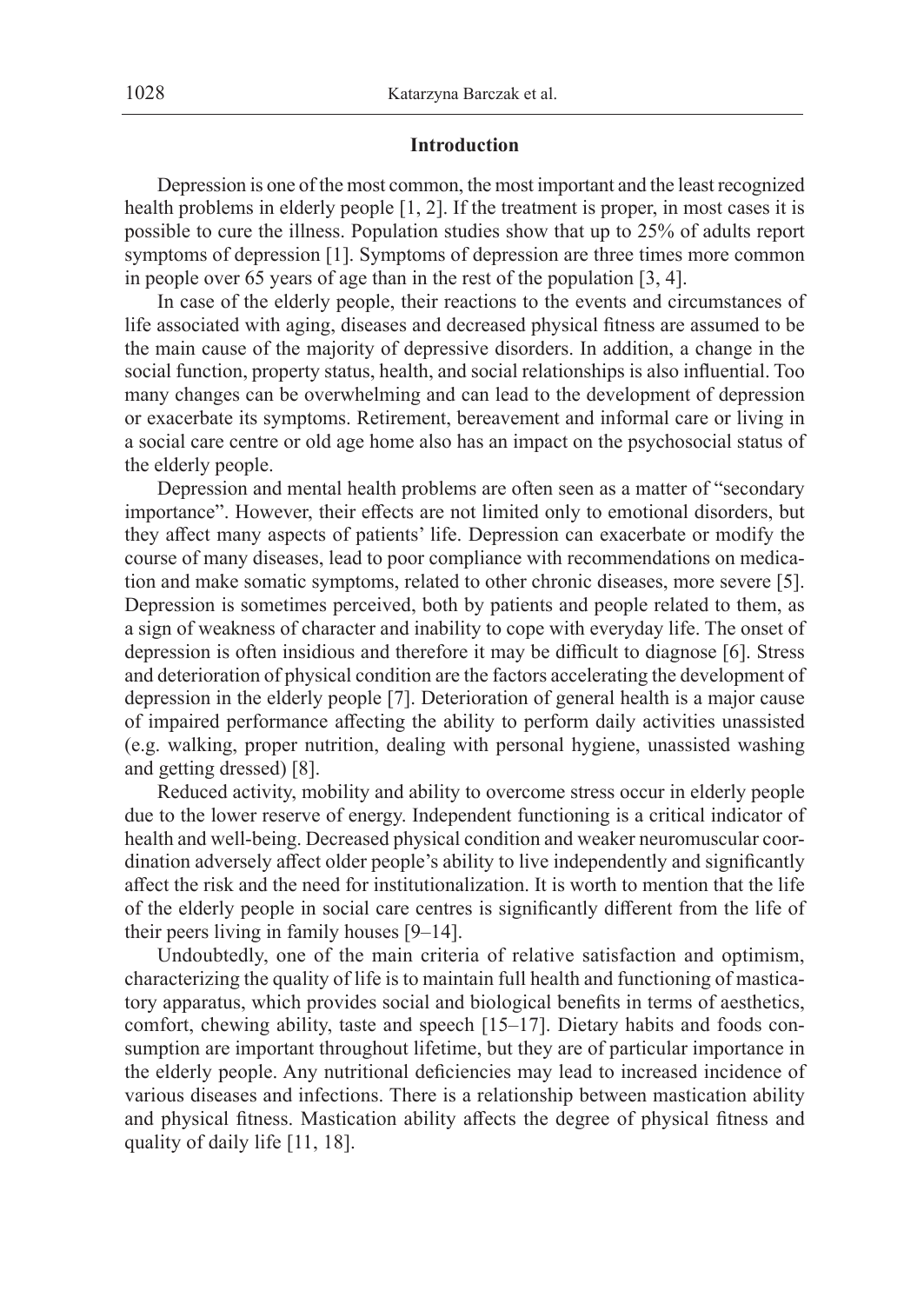A possibility of comprehensive, free dental treatment is currently very limited. Oral cavity health condition of people living in social care centres is worse than of those living individually or with the closest ones [11, 17, 18]. The General Assembly of the World Dental Association at the conference in Singapore in 2009 issued the following statement [19]:

"1. Toothlessness and poor health often coexist. No causal link has been found. 2. Loss of all teeth causes changes in the perception of an oral cavity, which can be only partially compensated by using dentures. 3. Total loss of teeth can be hard to accept, therefore careful psychological preparation by a dentist is recommended before tooth extraction. 4. The use of the prosthesis can positively contribute to the overall wellbeing and daily functions of the oral cavity of toothless patients. 5. The prosthesis owners often modify and limit the choice of foods and, therefore, their diet may be improper as compared to the people with dentition" [19].

Currently there are not many publications on the relationship between functionality of masticatory apparatus and a sense of depression depending on the living environment of patients over 55 years of age.

#### **Material**

Study group consisted of 226 patients, including 106 patients living in two Social Care Centres (SCC) and 120 patients living in family houses. The study included patients who agreed to participate in the project. Among the respondents there were 110 men and 116 women aged 55 to 101 years. The mean age of the SCC residents was 73.8 years, while the mean age of respondents living in family houses was 67.4 years.

#### **Method**

Shortened version of the Geriatric Depression Scale (GDS) by Yesavage (1983) [20] was used to assess the well-being of patients and their state/sense of depression. Patients responded unassisted to 15 questions by circling the selected answer "YES" or "NO". Patients were informed about taking into account the last two weeks. According to the key of depressive points, patients were classified with accordance to the recommendations of the author of the scale: 0–5 points – no sense of depression, 6–15 points – the sense of depression with increasing severity. Participation in the study was anonymous. Patients filled in the questionnaires unassisted. In addition, respondents answered questions about satisfaction with oral cavity health. The survey included 202 patients. In case of 24 patients living in Social Care Centres the survey was partially or completely skipped due to various chronic systemic diseases. The clinical evaluation of masticatory function was performed during one appointment in the natural light. The clinical criterion for the retention of masticatory function, adopted by the World Health Organization was a contact between at least 20 opposing teeth, natural or artificial [21]. The study design was approved by the Pomeranian Medical University Bioethics Committee (BN-001/137/07).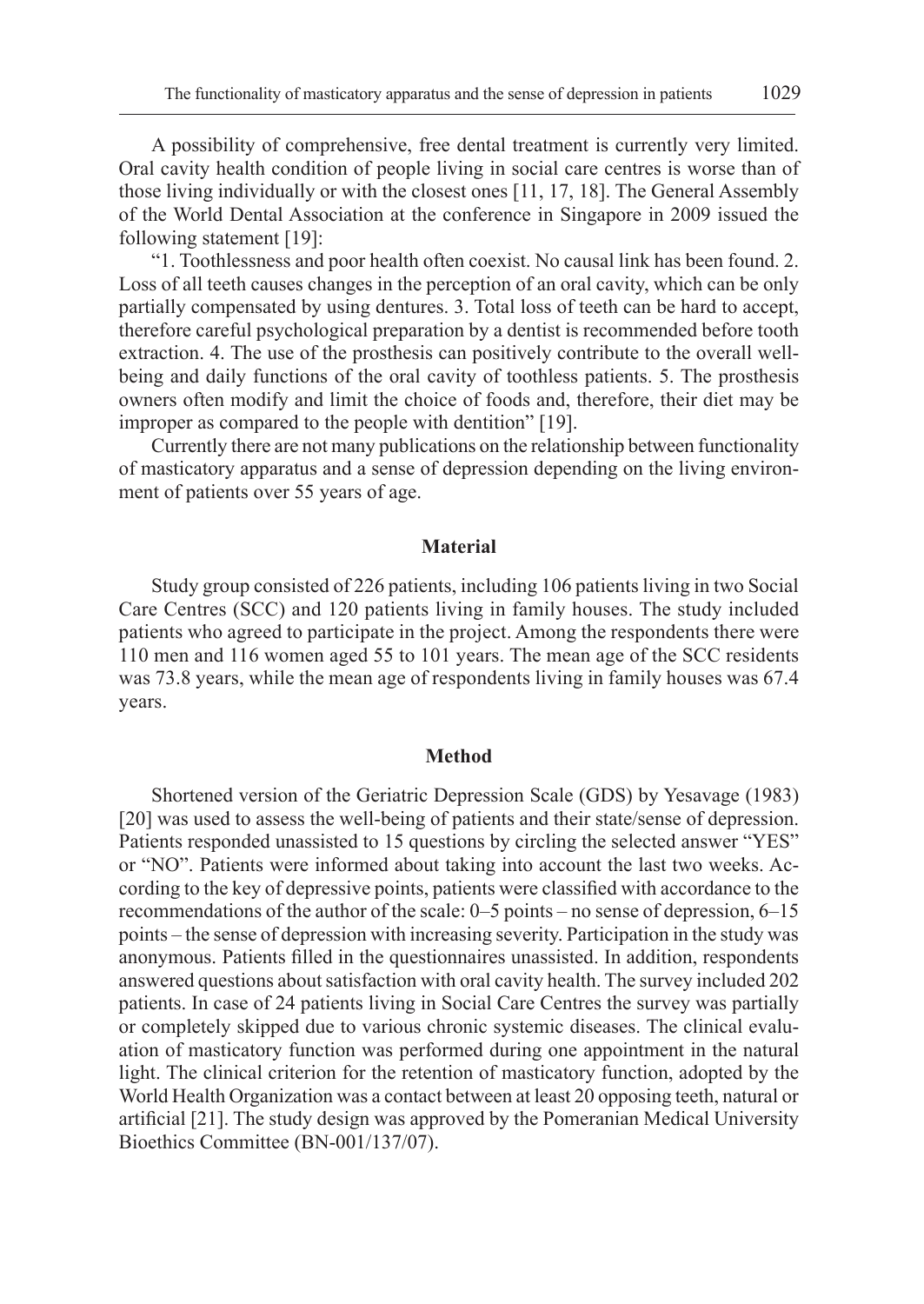Analysis of the material was performed in three age groups: 55–64, 65–74 and over 75 years. Comparisons of the investigated variables for two independent groups were performed using Student's t-test. The incidence of categories of qualitative variables was compared using the  $\chi^2$  test of independence or  $\chi^2$  test of independence with Yates' correction. Acceptable probability of the first kind error (the significance level of the test) was  $p = 0.05$ .

## **Aim**

The aim of this study was to determine the relationship between the masticatory apparatus functionality and a sense of depression in patients over 55 years of age living in a family environment and the Social Care Centres.

#### **Results**

In all the examined patients, it was found that 56.6% of them had their own teeth, and 43.4% of them was toothless. Edentulism occurred twice as often in patients living in SCC (59.4%) than in patients living in family houses (29.2%). This difference was statistically significant ( $p < 0.001$ ).

Table 1. **Numbers and percentages of patients with maintained functionality of masticatory apparatus among patients living in SCC and in family houses**

| Place of residence |         | Functionality based on teeth: | Total |                        |    |            |         |      |
|--------------------|---------|-------------------------------|-------|------------------------|----|------------|---------|------|
|                    | natural |                               |       | natural and artificial |    | artificial |         |      |
|                    | n       | $\%$                          | n     | $\%$                   | n  | $\%$       | n       | $\%$ |
| Social care centre |         | 1.9                           | 16    | 15.1                   | 8  | 7.5        | 26/106  | 24.5 |
| Family house       | 17      | 14.2                          | 23    | 19.2                   | 38 | 31.7       | 78/120  | 65.0 |
| Total              | 19      | 8.4                           | 39    | 17.3                   | 46 | 20.4       | 104/226 | 46.0 |

p < 0.001

Maintained functionality of masticatory apparatus was found in 24.5% of patients living in SCC and in 65% of patients living in family houses ( $p < 0.001$ ). Functionality based on natural or artificial teeth occurred significantly more often in patients living in family houses than those living in SCC. In case of functionality based on natural and artificial teeth no statistically significant differences were observed between the two studied groups. Satisfaction with oral cavity health was declared by 22.7% of respondents living in SCC, and nearly 2 times more respondents living in family houses  $(43.3%)$  ( $p < 0.01$ ). Eating problems associated with the teeth or dentures condition were declared significantly more often by patients living in SCC (58.5%), compared to the respondents living in family houses  $(49.2%) (p < 0.05)$ .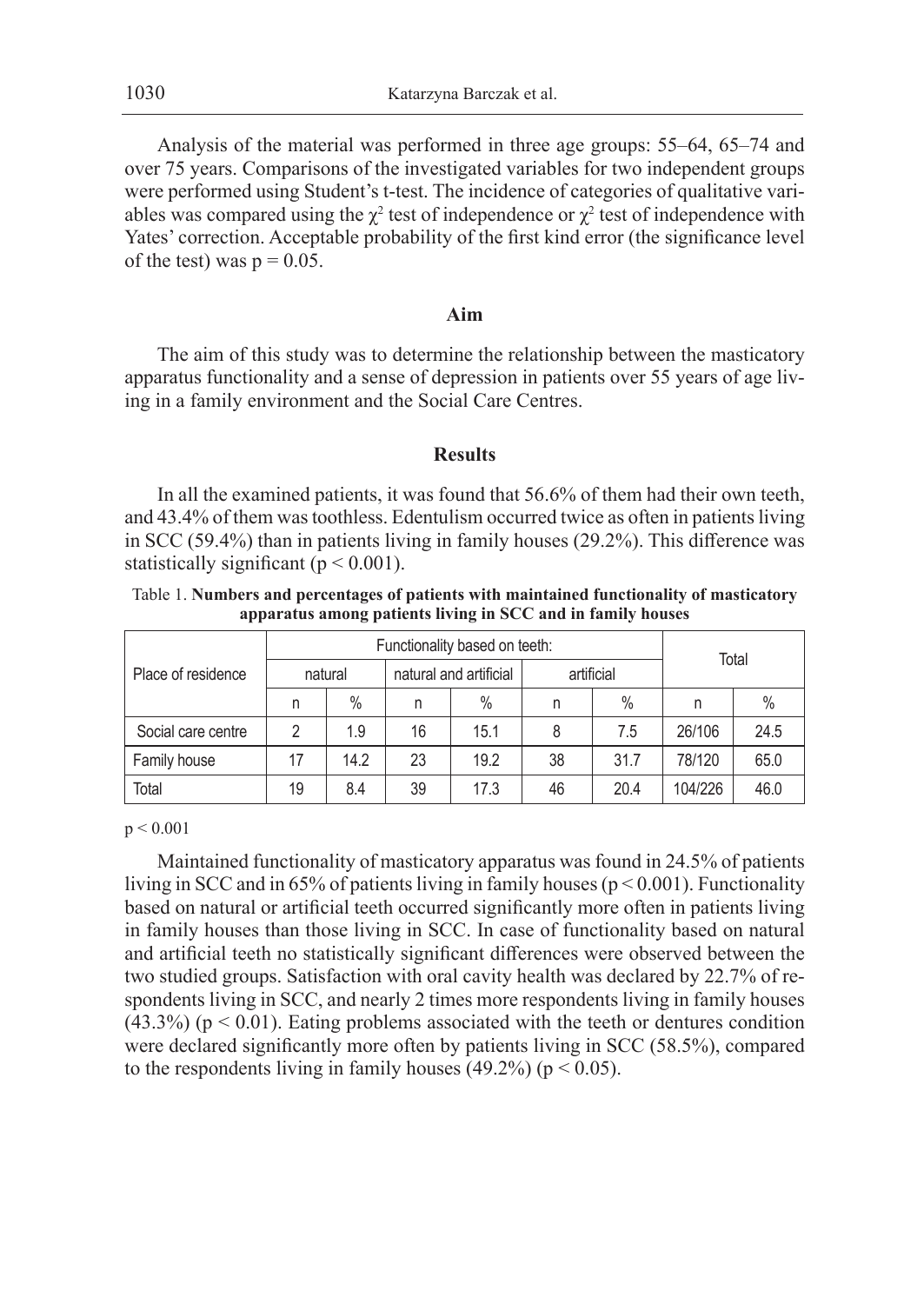| Satisfaction<br>with oral cavity<br>health | Type of dentition |      |              |      |            |      |              |      |            | Total |              |      |  |
|--------------------------------------------|-------------------|------|--------------|------|------------|------|--------------|------|------------|-------|--------------|------|--|
|                                            |                   |      | present      |      | edentulism |      |              |      |            |       |              |      |  |
|                                            | <b>SCC</b>        |      | family house |      | <b>SCC</b> |      | family house |      | <b>SCC</b> |       | family house |      |  |
|                                            | n                 | $\%$ | n            | $\%$ | n          | $\%$ | n            | $\%$ | n          | $\%$  | n            | $\%$ |  |
| Yes                                        | 11                | 11.2 | 38           | 31.7 | 13         | 13.3 | 14           | 11.7 | 24         | 24.5  | 52           | 43.3 |  |
| No                                         | 29                | 29.6 | 47           | 39.1 | 45         | 45.9 | 21           | 17.5 | 74         | 75.5  | 68           | 56.7 |  |
| Total                                      | 40                | 40.8 | 85           | 70.8 | 58         | 59.2 | 35           | 29.2 | 981        | 100.0 | 120          | 100  |  |

Table 2. **The relationship between satisfaction with oral cavity health and the presence of teeth in patients living in SCC and those living in family houses**

<sup>1</sup> 8 patients living in SCC did not answer this question in the survey

 $p < 0.01$ 

Table 2 illustrates the relationship between satisfaction with oral cavity health and the type of dentition. It shows that patients living in SCC who were toothless more frequently showed dissatisfaction with oral cavity health than respondents living in family houses. This difference was statistically significant ( $p < 0.001$ ).

| Age [years] | GDS points |            |          |              |              |            |              |      |  |  |
|-------------|------------|------------|----------|--------------|--------------|------------|--------------|------|--|--|
|             |            |            | $\leq 5$ |              | $> 5 \le 15$ |            |              |      |  |  |
|             |            | <b>SCC</b> |          | family house |              | <b>SCC</b> | family house |      |  |  |
|             | n          | $\%$       | n        | $\%$         | n            | $\%$       | n            | $\%$ |  |  |
| $55 - 64$   | 7          | 8.5        | 34       | 28.4         | 17           | 20.7       | 15           | 12.5 |  |  |
| 65-74       | 4          | 4.9        | 22       | 18.3         | 12           | 14.6       | 16           | 13.3 |  |  |
| $\geq 75$   | 6          | 7.3        | 16       | 13.3         | 36           | 43.9       | 17           | 14.2 |  |  |
| Total       | 17         | 20.7       | 72       | 60.0         | 65           | 79.3       | 48           | 40   |  |  |

Table 3. **Numbers and percentages of patients without depressive disorders (GDS ≤ 5) and with depressive disorders**  $(GDS > 5 \le 15)$  in the three age subgroups in both studied groups

 $p < 0.05$ 

No symptoms of sense of depression were significantly more often found in patients living in family houses (60.0%) compared to subjects living in SCC (20.7%), and a sense of depression with increasing severity was statistically more frequently found in subjects living in SCC (79.3%) than in those living in family houses (40%). It was found that in patients over 75 years of age a sense of depression was statistically significantly more frequent among SCC residents (43.9%) than in those living in family houses  $(14.2\%)$ ,  $p < 0.05$ .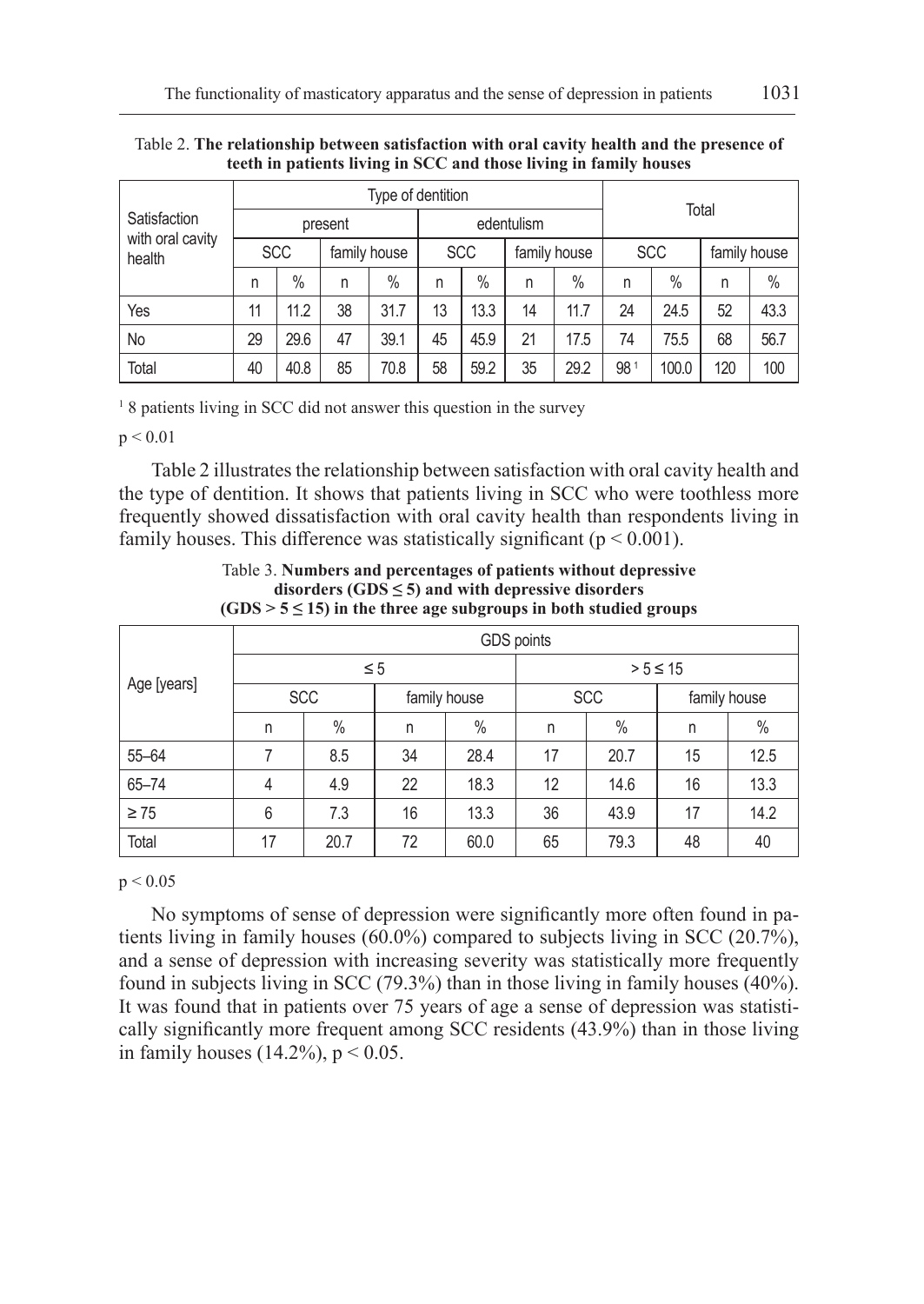| Masticatory apparatus<br>functionality | GDS points |      |         |               |          |            |              |               |  |  |
|----------------------------------------|------------|------|---------|---------------|----------|------------|--------------|---------------|--|--|
|                                        |            |      | $0 - 5$ |               | $6 - 15$ |            |              |               |  |  |
|                                        | <b>SCC</b> |      |         | family house  |          | <b>SCC</b> | family house |               |  |  |
|                                        | n          | $\%$ | n       | $\frac{0}{0}$ | n        | $\%$       | n            | $\frac{0}{0}$ |  |  |
| Yes                                    | 4          | 23.5 | 50      | 69.4          | 19       | 29.2       | 28           | 58.3          |  |  |
| No                                     | 13         | 77.0 | 22      | 30.6          | 46       | 70.8       | 20           | 41.7          |  |  |
| Total                                  | 17         | 100  | 72      | 100           | 65       | 100        | 48           | 100           |  |  |

Table 4. **Relationship between masticatory apparatus functionality and the number of GDS points in patients living in SCC and in family houses**

 $p < 0.01$ 

Among patients with a low number of GDS points (0–5), statistically significantly higher proportion of people living in family houses (69.4%) maintained functionality of masticatory apparatus than of people living in SCC (23.5%). In contrast, among patients with a higher number of GDS points (6–15), statistically significantly higher proportion of patients living in SCC (70.8%) did not maintain functionality of masticatory apparatus than of those living in family houses (41.7%).

#### **Discussion**

Society aging, that has been observed for a certain period, is a universal phenomenon which needs to be faced because of its unquestionable impact on health care costs and quality of patients' life [22]. Among the factors affecting the quality of elderly patients' life, Xavier in the first place puts the general and mental health condition, while the factors positively modifying the quality of life include physical activity, financial security and participation in family and social life [23].

This study aimed at finding the relationship between the oral cavity health condition and the presence of depressive symptoms determined on the basis of the GDS. Analyzing the clinical condition of the oral cavity of the studied seniors it was found that 43.4% of patients had edentulism. In respondents living in SCC the percentage of toothless people was 59.4%, and in those living in family houses this percentage was two times lower (29.2%). Such a large disparity between two groups occurred probably due to a different awareness of patients living in family houses and those living in SCC regarding the methods and treatment options, and limited access to dental care among SCC residents. Also, the fact that the mean age of the respondents living in SCC was higher than of those living in family houses – 73.8 and 67.4 years respectively, could have an impact on such a significant difference in the proportion of toothless people.

Despite the fact that the whole world observe a decrease in the percentage of edentulous elderly people, nationwide monitoring of oral cavity health shows that this trend does not apply to Poland. In recent years there has been observed an increase in the number of edentulous elderly people aged 65–74, which in 2009 was 43.9% [24]. In studies conducted by Gałczyńska-Rusin of 2011 edentulism was found in more than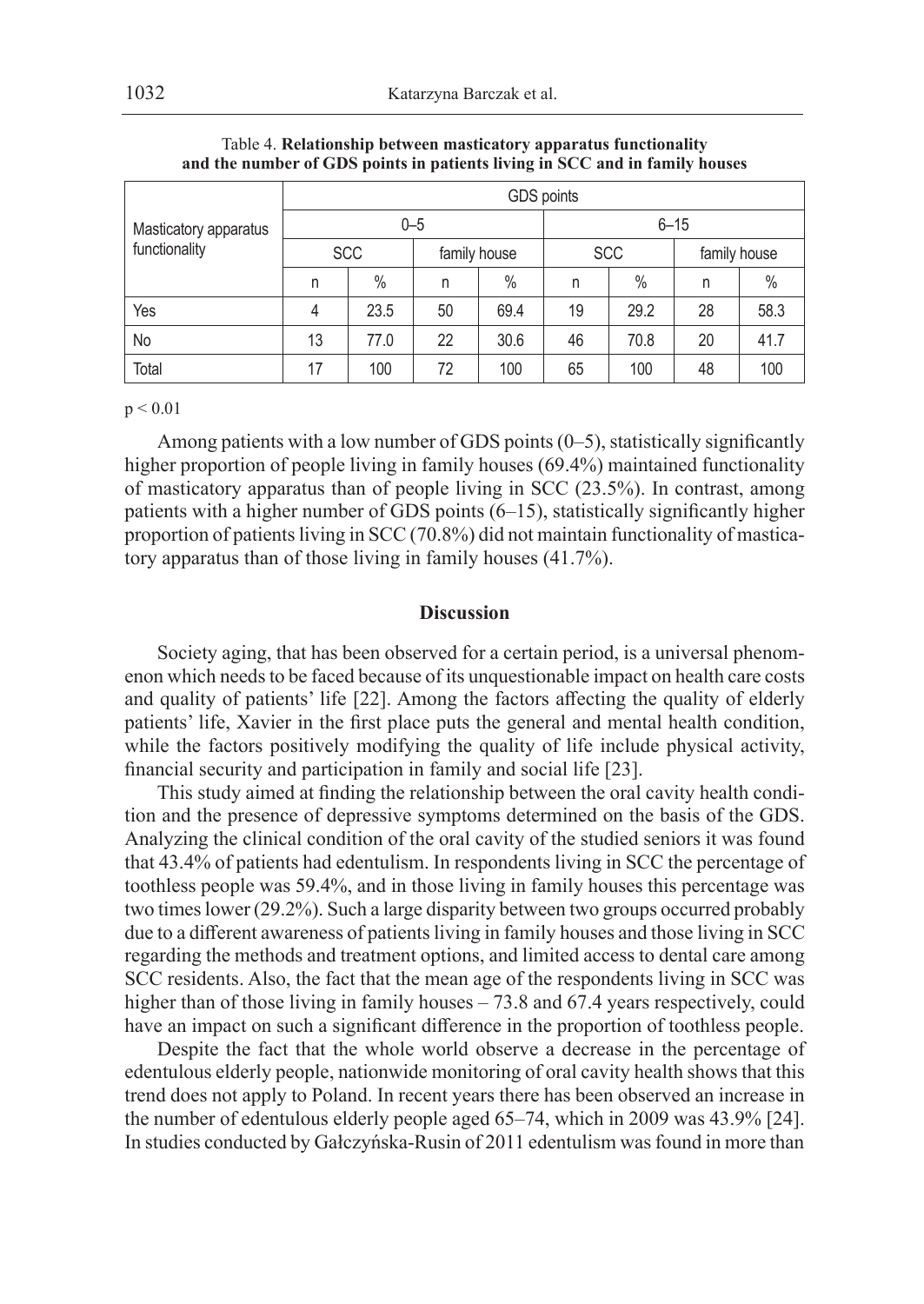50% of patients looking for treatment in the Department of Geriatric Dentistry, whereas among hospitalized patients in 37% [25]. Analyzing both groups together, edentulism was found in 45.2% of cases, which is similar to studies conducted by Jodkowska [24]. In our study, the percentage of edentulous people was 43.4% for patients over 55 years of age. This may be affected by the financial situation of older people. Seniors the most often benefit the reimbursement forms of dental treatment. Tooth extraction is still the basic method of pain treatment. For the majority of respondents from Szczecin and surrounding area in a paper published in 2008 [18] range of treatments reimbursed by the National Health Fund is insufficient [18]. Kabat in his studies also demonstrated that the most common reason for the decision on the patient's tooth extraction was a pain, and one in every four respondents from Szczecin and every fifth respondent from the West Pomeranian Province removed the tooth due to economic reasons, but they were aware that the tooth could be saved. In the works of foreign authors it was showed that among Americans aged 65–74 years, the proportion of edentulous persons was 46.1% [26]. It should be noted that this work was published 20 years ago, and the rates of edentulous people are similar to the values obtained in our research. In New England, in a study conducted 10 years later, in comparison to the above mentioned data, the percentage of edentulous people aged over 70 years was 37.6% [17]. These data are more optimistic than those obtained in our study, despite the time interval. This may result from a different approach to the treatment of dental patients in other countries, or this is the result of preventive and educational activities used since the early teenage years.

Poor oral cavity health among patients living in SCC is the result of a large medical negligence of both the interested parties as well as the health care system. It should be definitely emphasized that the patients themselves often are not interested in the treatment of teeth and their health needs are often limited only to get rid of the pain. In Poland there are no health-preventive actions that would be directed to the oldest patients.

The functionality of masticatory apparatus is one of the determinants of wellfunctioning stomatognathic system. Our study shows that among all the people only less than a half (46%) maintained masticatory apparatus function (Table 1). In SCC it was present in 24.5% of the residents, and among patients living in family houses in 65% of patients respectively. Types of teeth for which masticatory apparatus function was maintained were also distinguished, and only 8.4% of functions resulted from the contact between natural teeth, 17.3% was related to the presence of contact between natural and artificial opposing teeth, and 20.4% to the contact between artificial teeth only. In more than a half of the respondents masticatory apparatus function was not maintained. Such a high percentage of people who did not have the normal function of the masticatory apparatus indicate that the importance of the role of oral cavity in the overall context of general health is still underestimated. Problems with pronunciation and foods consumption still appear to be something "natural" for seniors, something resulting from age, not negligence. Not all the participants were aware of consequences that may be related to this, and to make matters worse, not all of them demonstrated the need to change this.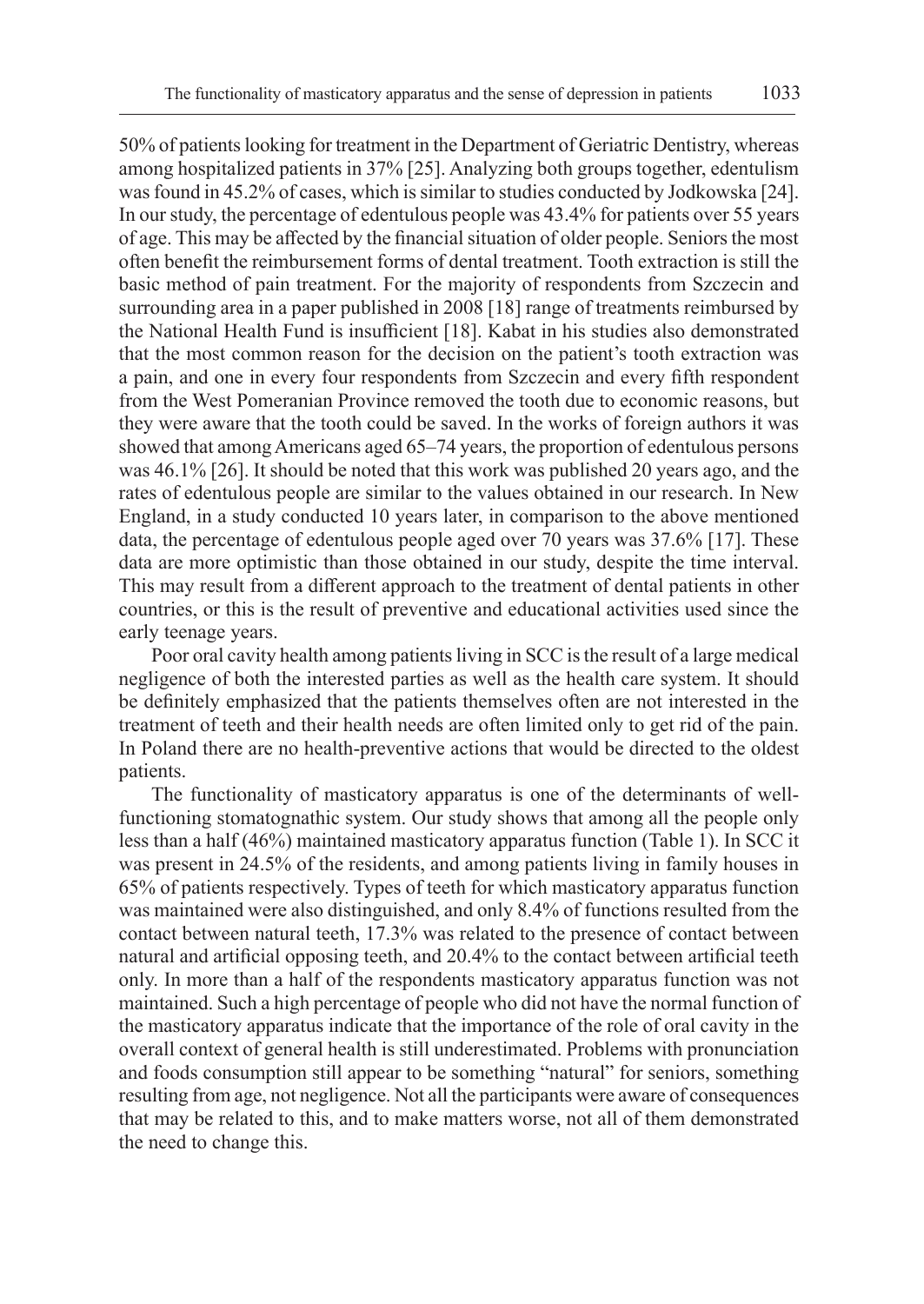Iwanicka-Frankowska [21], in the studies from the years 1998 and 2002 conducted in Poland, found that masticatory function was maintained in 70.1% and 69.4% of respondents respectively. The study involved patients aged 65–74 years. Data from the West Pomeranian Province from 2002 (61.5%) are close to the values that were obtained in patients living in family houses, and at the same time more than twice as high compared to the percentage of people with maintained masticatory apparatus function living in Social Care Centres obtained in this paper. Lower values of the indicator in our study compared to the national mean value may also derive from less awareness of seniors of the need and possibilities of prosthetic treatment.

Satisfaction with oral cavity health was declared by 22.7% of respondents living in SCC, and by nearly two times more patients living in family houses  $(43.3\%)$  ( $p < 0.01$ ) (Table 2). Subsequently problems with eating related to the teeth or dentures condition were significantly more often declared by patients living in SCC (58.5%), compared to the patients living in family houses (49.2%) ( $p < 0.05$ ). It can be noticed that worse oral cavity health of Social Care Centres residents influences the perception and functioning in both physical life and in the assessment of the concept of satisfaction and quality of life related to health, which combines biological and psychological aspects of health. Analyzing the relationship between satisfaction with oral cavity health and types of teeth, it was found that patients living in SCC who were toothless more frequently showed dissatisfaction with the oral cavity health condition than respondents living in family houses. This difference was statistically significant ( $p < 0.001$ ).

The emerging issue of life satisfaction is undoubtedly related to the emotional and mental health condition of patients. In our study, it was found that 79.3% of respondents living in SCC and 48% of those living in family houses had a sense of depression with increasing severity (Table 3). The remaining patients did not show symptoms of depressed mood and a sense of depression. Also, the sense of depression has been increasing with age, and the highest was reported in patients aged over 75 years, both in patients living in SCC and in family houses. Studies by Koczorowski and Jundził-Bieniek conducted with the use of 15 points GDS showed that the highest proportion of people with depressive features occurred in people living in Social Care Centres (33%), and in a hospital environment (30%) [27]. The lowest number of people with depressive traits was reported among over 65 years old Third Age University students currently living in family houses. Szybalska et al. in a study on approximately 1800 respondents aged over 55 found the symptoms of moderate to severe depression in 25% of men and 35% of women [28]. She proved that there is a positive correlation between age and the GDS results. In the youngest age group (55–59 years), symptoms of depression were related to approx. 20% of respondents, while among the oldest, over 90 years old, approx. 46% showed symptoms of depression. They have also shown that depressive symptoms are related to the family situation. Among people living alone symptoms of depression were more common than among those living with the family (36.9% vs. 27.9%;  $p < 0.005$ ). Symptoms that were in favour of the diagnosis of depression were found in more than a half of the respondents living in Social Care Centres. These studies also showed a positive correlation between financial situation and the incidence of depressive symptoms.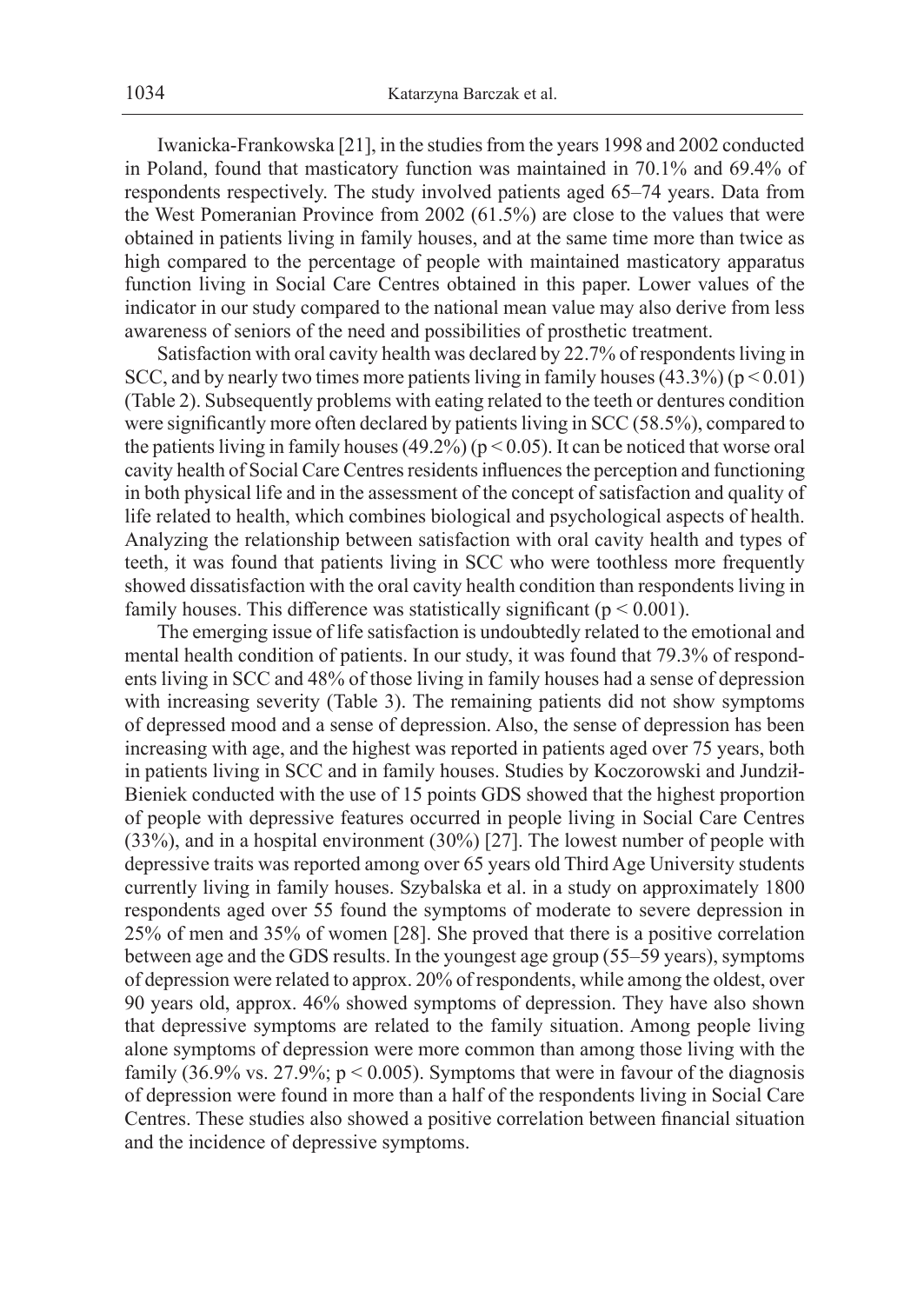In other studies, it was shown that mental well-being had an impact on satisfaction with life [29]. However, this relationship was statistically insignificant, although the level of probability was very high. Gałczyńska-Rusin, in her dissertation concluded, using an abbreviated version of the GDS, that among patients looking for treatment in Gastroenterology Clinic depressive symptoms were related to 24.6% of them, whereas among patients hospitalized in other departments occurrence of depressive symptoms was related to 33% of patients [25]. This indicates the impact of general illness and hospitalization on the occurrence of symptoms of a depression. Subsequent authors have noted other relations, namely that the people living in Social Care Centres which were often visited by relatives showed a significantly lower rate of depression compared to those who did not have contact with relatives [30]. Bidzan et al. found a statistically significant relationship between the level of intellectual, physical, and social activity and the GDS score. People who showed a high degree of both intellectual, physical and social activity scored lower in the GDS, compared to those who were characterized by a low degree of individual activity [31].

In our study we paid particular attention to the relationship between the sense of depression and functionality of masticatory apparatus in patients over 55 years of age (Table 4). It was found that among patients with a low number of GDS points (0–5, no symptoms of sense of depression) statistically significantly higher proportion of people living in family houses (69.4%) maintained the functionality of masticatory apparatus than of people living in SCC (23.5%). In contrast, in patients with a higher number of GDS points (6–15) statistically significantly higher proportion of patients living in SCC (70.8%) did not maintain masticatory apparatus functionality than of those living in family houses (41.7%). It can be concluded that the occurrence of sense of depression with increasing severity significantly affected lower rate of maintained functionality of masticatory apparatus, or vice versa. Among patients with a sense of depression (GDS 6–15) living in family houses 41.7% did not maintain functionality of masticatory apparatus and in Social Care Centres 70.8% respectively. This difference was statistically significant. Unfortunately we were unable to reach papers, which would touch on the relationship between depression and functionality of masticatory apparatus in patients over 55 years of age. On the other hand, it indicates the usefulness of our research on this topic.

Geriatric Depression Scale (GDS) is a tool designed specifically for self-assessment of sense of depression in people over 55 years of age [32, 33]. This test can be a simple element of the examination, useful in dental practice because it gives a possibility of pre-interpretation to which the expert knowledge is not necessary. Without any doubts, readability for patients and brevity are advantages of this scale. Filling in the questionnaire takes an average of 8–10 minutes [27]. Great prevalence of depressive symptoms in our study and studies conducted by other authors points to the need to include mental health assessment to elderly patients routine examination [28]. It should be added that the GDS questionnaire can be only a subsidiary tool in the assessment of the sense of depression in seniors. High scores obtained during the examination can be only an introduction to the diagnosis of depression and possible treatment. Without a confirmation by specialized clinical trial the patient cannot be too hastily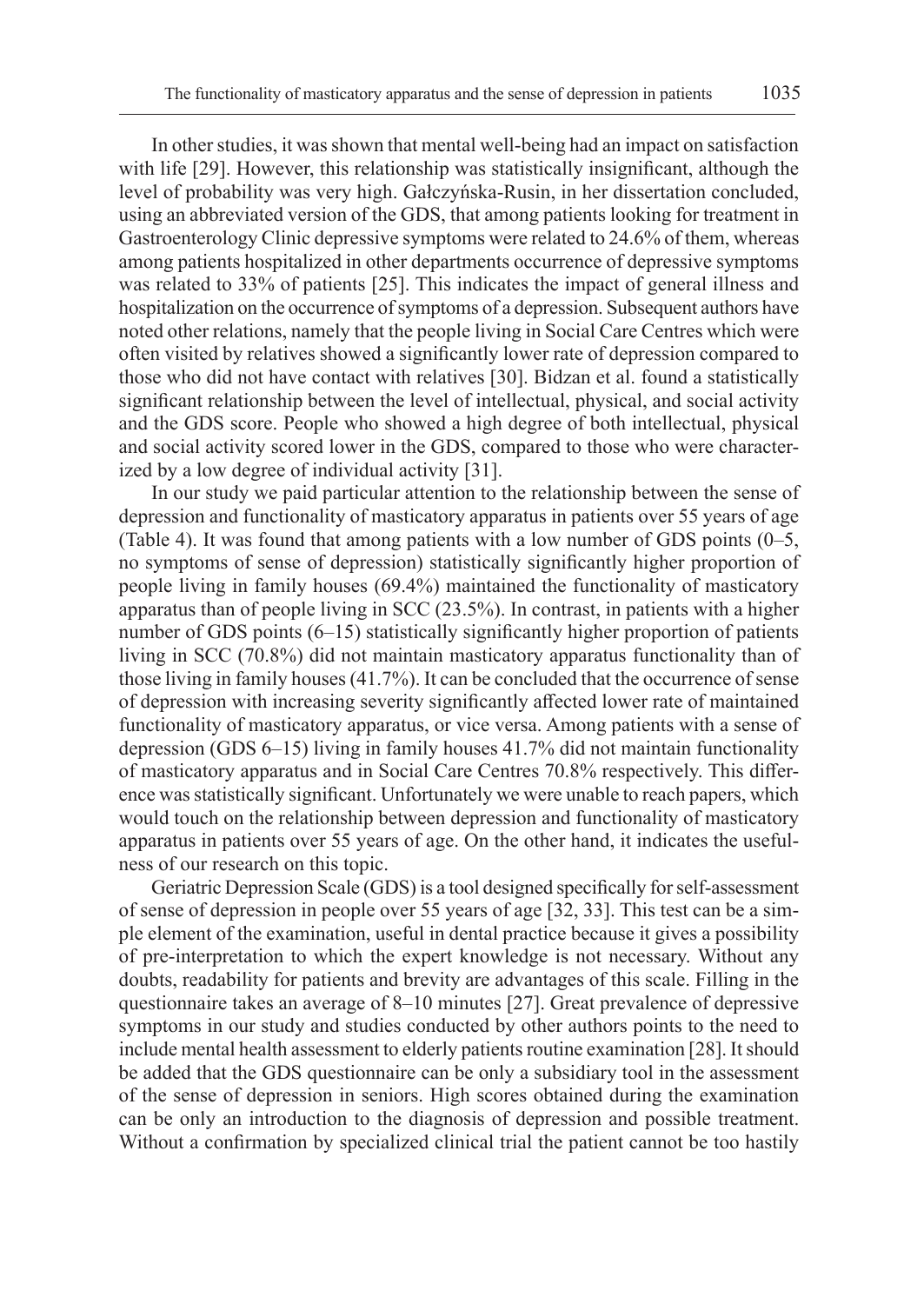and definitively classified as suffering from depression or not. Dentist who examined a patient over 55 years old with high GDS score may be the first who will direct the patient for further in-depth diagnosis and possible treatment. In everyday dental practice a dentist can often meet symptoms of depression such as pain, especially in the area of the head, neck and occiput, dry mucous membranes. Linking frequent ailments of older patient, which are not clinically diagnosed in dental practice, with certain mental health disorders is therefore very deliberate in dentistry [27]. Demographic projections related to the aging of the population is a basic prerequisite for the use of geriatric assessment in clinical practice of dentistry [28].

## **Conclusions**

- 1. The low rate of maintained masticatory apparatus functionality was observed both in seniors living in family houses and those living in SCC, although it was significantly lower in patients living in Social Care Centres, which demonstrates high needs of prosthetic treatment and rehabilitation of masticatory apparatus of these individuals and of insufficient therapeutic effects in public health services.
- 2. Patients living in Social Care Centres were characterized with a lower level of mental condition and they were more often unsatisfied with the oral cavity health condition than respondents living in family houses.
- 3. Patients living in Social Care Centres, who had a sense of depression, were more likely to report lack of masticatory apparatus functionality than patients with sense of depression living in family houses.

## **References**

- 1. Unützer J, Katon W, Callahan CM, Williams JW Jr, Hunkeler E, Harpole L. et al. *Depression treatment in a sample of 1,1801 depressed older adults in primary care*. J. Am. Geriatr. Soc. 2003; 51(4): 505–514.
- 2. Adamson JA, Price GM, Breeze E, Bulpitt CJ, Fletcher AE. *Are older people dying of depression? Findings from the Medical Research Council trial of the assessment and management of older people in the community.* J. Am. Geriatr. Soc. 2005; 53(7): 1128–1132.
- 3. Malhotra R, Chan A, Ostybe T. *Prevalence and correlates of clinical significant depressive symptoms among elderly people in Sri Lanka: findings from a national survey*. Int. Psychogeriatr. 2010; 22(2): 227–236.
- 4. Buys L, Roberto KA, Miller E, Blieszner R. *Prevalence and predictors of depressive symptoms among rural older Australians and Americans*. Aust. J. Rural Health 2008; 16(1): 33–39.
- 5. Himelhoch S, Weller WE, Wu AW, Anderson GF, Cooper LA. *Chronic medical illness, depression and use of acute medical services among Medicare beneficiaries*. Med. Care 2004; 42(6): 512–521.
- 6. Whitebird RR, Heinrich LR, O'Connor PJ, Solberg IL. *Diagnostyka i leczenie depresji*. In: Rosenthal T, Naughton B, Williams M. ed. *Geriatria*. Lublin: Czelej Publishing House; 2009. p. 255–275.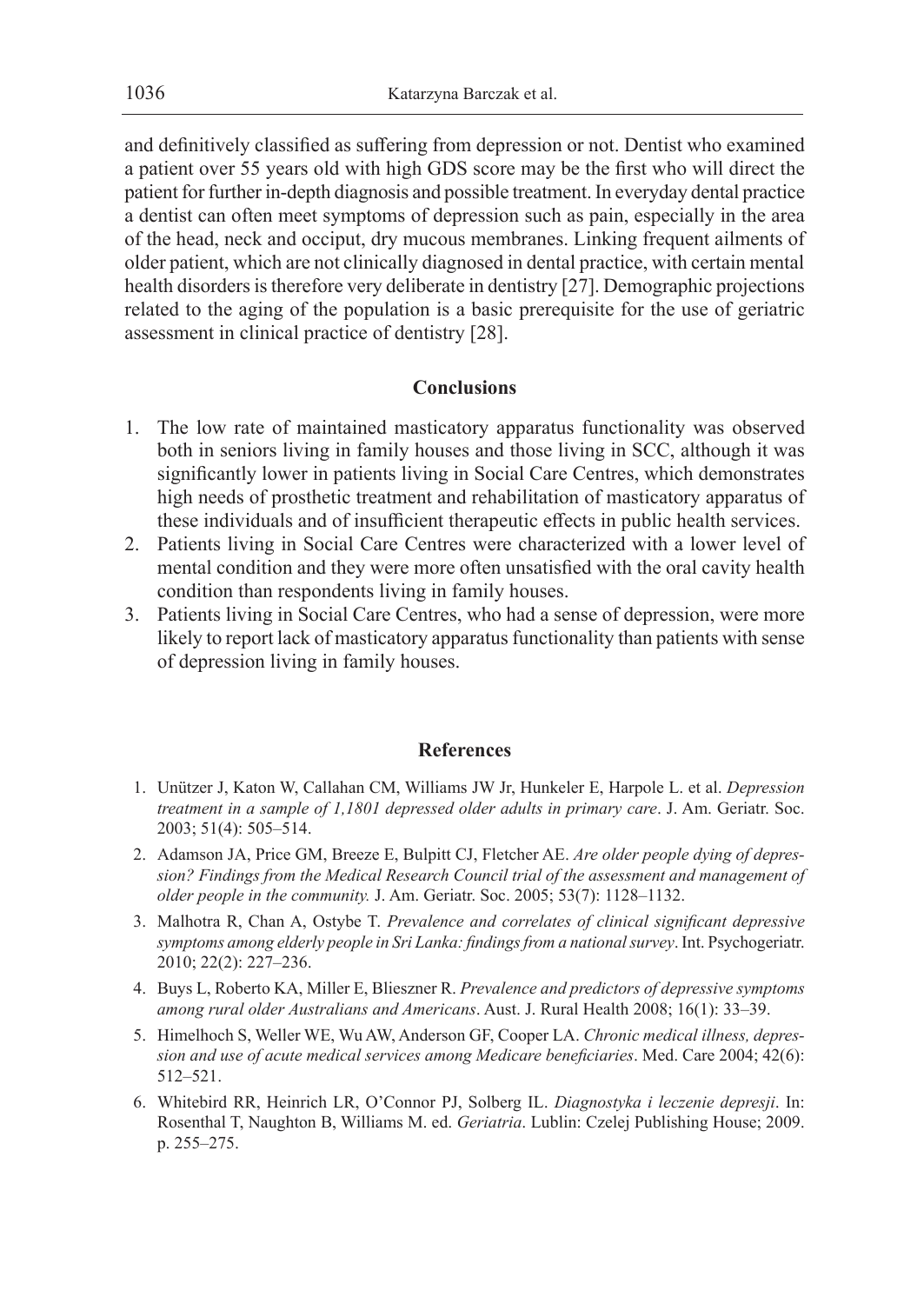- 7. Blazer DG. *Epidemiology of late-life depression*. In: Schneider LS, Reynolds CF III, Lebowitz BD, Friedhoff A. ed. *Diagnosis and treatment of depression in late life: results of the NIH consensus development conference*. Washington DC: American Psychiatric Press; 1994. p. 9–21.
- 8. Mirowsky J, Ross CE. *Age and depression*. J. Health Soc. Behav. 1992; 33(3): 187–205.
- 9. Knychalska-Karwan Z. *Stomatologia wieku podeszłego*. Lublin: Czelej Publishing House; 2005.
- 10. Knychalska-Karwan Z. *Pacjent geriatryczny w gabinecie stomatologicznym*. Mag. Stomatol. 2004; 14(7–8): 11–14.
- 11. Michalak A, Sitnik K. *Psychologiczne aspekty kontaktu stomatologa z pacjentem w starszym wieku*. As. Stomatol. 2007; 4: 37–41.
- 12. Pawłowska E. *Zadania pielęgniarsko-opiekuńcze wobec mieszkańców domu opieki społecznej*. Mag. Med. 1995; 6(10): 59–62.
- 13. Siemiński M, Potocka M, Karwacka M, Jakimowicz J, Nitka-Siemińska A, Nyka W. *Bezsenność i stosowanie leków nasennych wśród osób starszych przebywających w domach opieki*. Sen 2006; 6(2): 54–57.
- 14. Bereznowski Z, Prośba-Mackiewicz M, Lasecka M, Chlebus I, Jasiel J, Płończak E. *Ocena stanu uzębienia i użytkowanych uzupełnień protetycznych oraz potrzeby leczenia protetycznego u ludzi w podeszłym wieku*. Protet. Stomatol. 2001; 51(4): 191–196.
- 15. Nordenram G, Ljunggren G. *Oral status cognitive and functional capacity versus oral treatment need in nursing home residents: a comparison between assessments by dental and ward staff*. Oral Dis. 2002; 8(6): 296–302.
- 16. Barczak K, Buczkowska-Radlińska J, Bendyk-Szeffer M, Syguda K. *Stan narządu żucia seniorów z ośrodków pomocy społecznej i domów rodzinnych w województwie zachodniopomorskim*. J. Stoma. 2010; 63(10): 621–627.
- 17. Loesche WJ, Abrams J, Terpenning MS, Bretz WA, Dominguez BL, Grossman NS. et al. *Dental findings in geriatric populations with diverse medical backgrounds*. Oral Surg. Oral Med. Oral Patol. Oral Radiol. Endod. 1995; 80(1): 43–54.
- 18. Kabat W. *Przyczyny ekstrakcji zębów u pacjentów województwa zachodniopomorskiego z uwzględnieniem warunków socjoekonomicznych w dobie reform służby zdrowia*. Rocz. PAM 2008; 54(1): 127–135.
- 19. *Całkowita utrata zębów i ogólne problemy zdrowotne wśród starszych osób. Zgromadzenie Ogólne Światowego Towarzystwa Stomatologicznego 4.09.2009, Singapur*. J. Stoma. 2014; 67(6): 887–888.
- 20. Yesavage JA, Drink TL, Rose TL, Lum O, Huang V, Adey M. et al. *Development and validation of a geriatric depression screening scale: a preliminary report*. J. Psychiatr. Res. 1983; 17(2): 37–49.
- 21. Iwanicka-Frankowska E, Wierzbicka M, Szatko F, Pierzynowska E, Zawadziński M. *Stan zdrowia jamy ustnej polskiej populacji osób dorosłych w wieku 65–74 w ostatnim pięcioleciu*. Stomatol. Współ. 2003; 10(6): 9–13.
- 22. Andrade FB, Lebrão ML, Santos JL, Duarte YA, Teixeira DS. *Factors related to poor selfperceived oral health among community-dwelling elderly individuals in São Paulo, Brazil*. Cad. Saude Publica 2012; 28(10): 1965–1967.
- 23. Xavier FM, Ferraz MP, Marc N, Escosteguy NU, Moriguchi EH. *Elderly people's definition of quality of life*. Rev. Bras. Psiquiatr. 2003; 25(1): 31–39 .
- 24. Jodkowska E. *Stan uzębienia dorosłych mieszkańców polski w latach 1998-2009*. Przegl. Epidemiol. 2010; 64: 571–576.